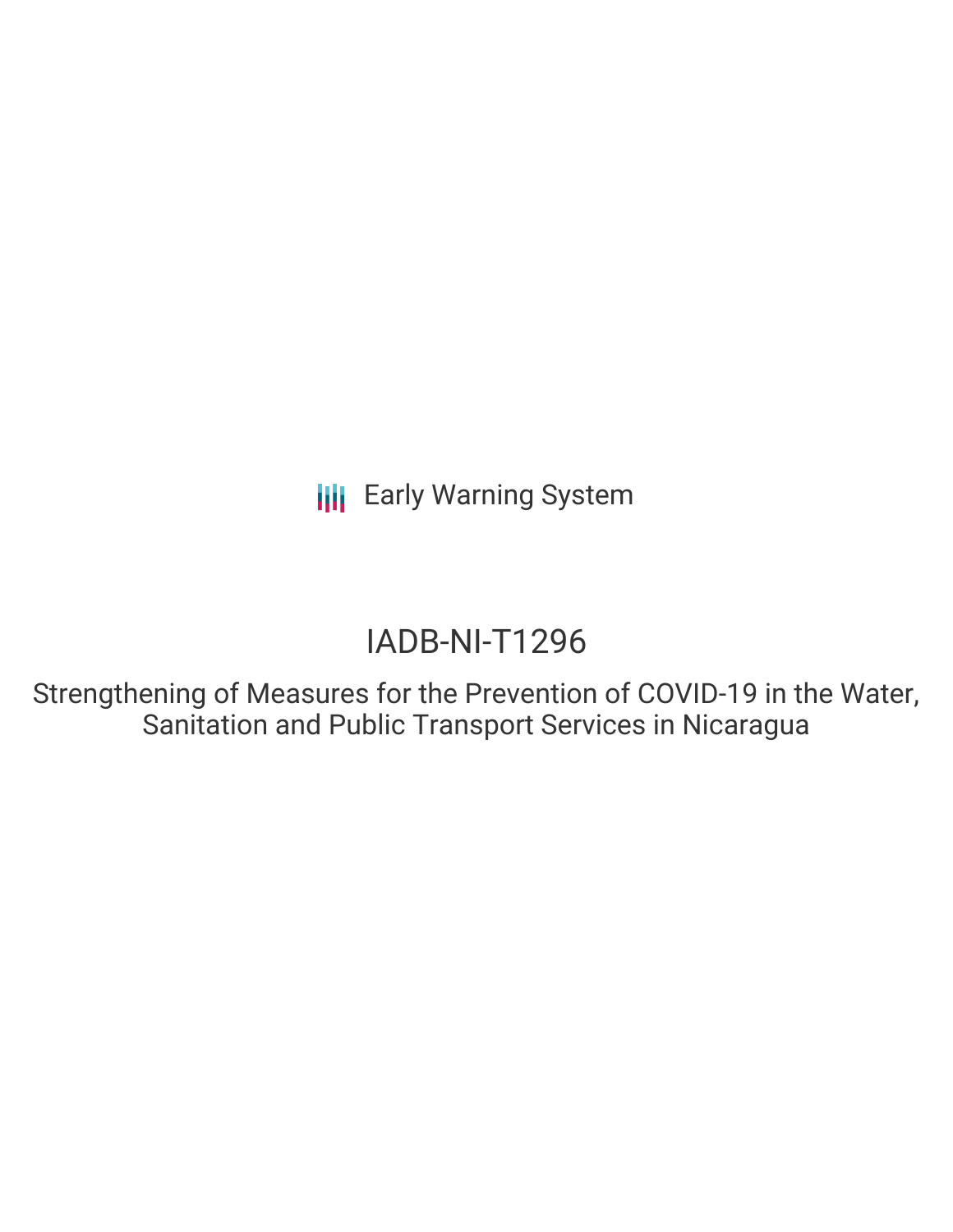



# Early Warning System

Strengthening of Measures for the Prevention of COVID-19 in the Water, Sanitation and Public Transport Services in Nicaragua

#### **Quick Facts**

| <b>Countries</b>               | Nicaragua                                                                    |
|--------------------------------|------------------------------------------------------------------------------|
| <b>Financial Institutions</b>  | Inter-American Development Bank (IADB)                                       |
| <b>Status</b>                  | Approved                                                                     |
| <b>Bank Risk Rating</b>        | С                                                                            |
| <b>Borrower</b>                | Government of Nicaragua                                                      |
| <b>Sectors</b>                 | Education and Health, Technical Cooperation, Transport, Water and Sanitation |
| Investment Type(s)             | Grant                                                                        |
| <b>Investment Amount (USD)</b> | \$0.30 million                                                               |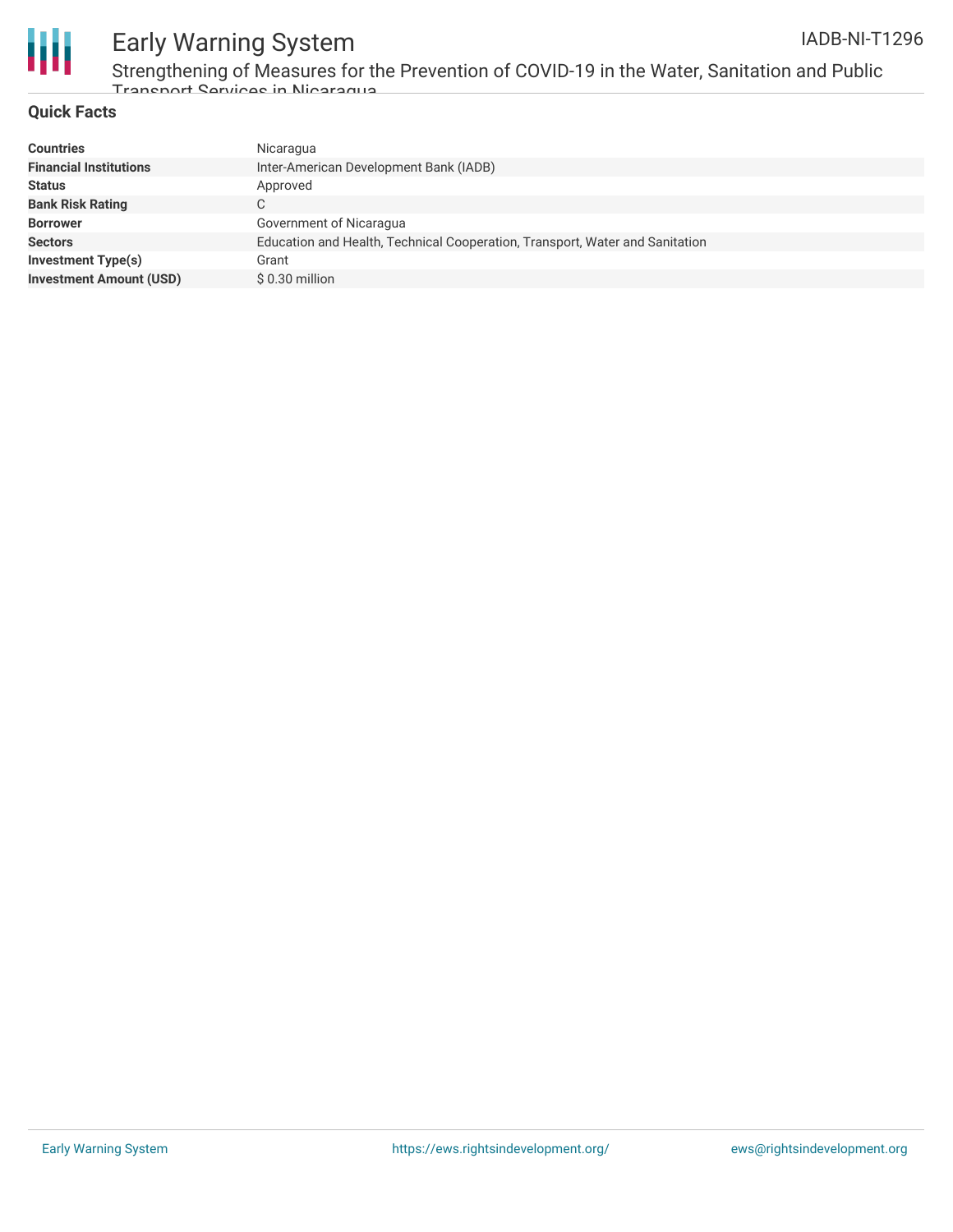

### Early Warning System Strengthening of Measures for the Prevention of COVID-19 in the Water, Sanitation and Public Transport Services in Nicaragua

#### **Project Description**

Strengthening of COVID-19 contagion prevention measures in vulnerable areas for the operation of water and sanitation services, and public transport in Nicaragua.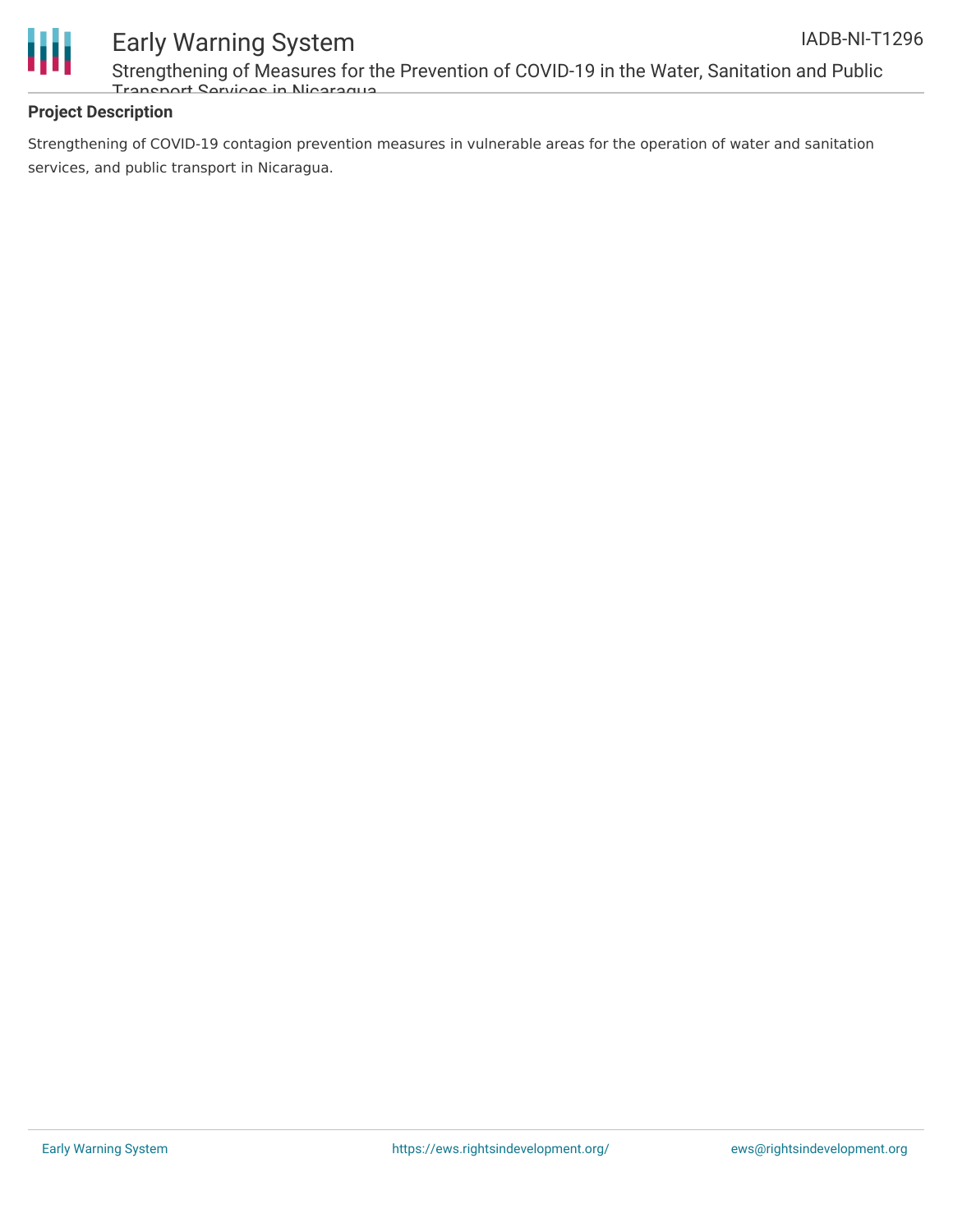

#### Early Warning System Strengthening of Measures for the Prevention of COVID-19 in the Water, Sanitation and Public IADB-NI-T1296

Transport Services in Nicaragua

#### **Investment Description**

• Inter-American Development Bank (IADB)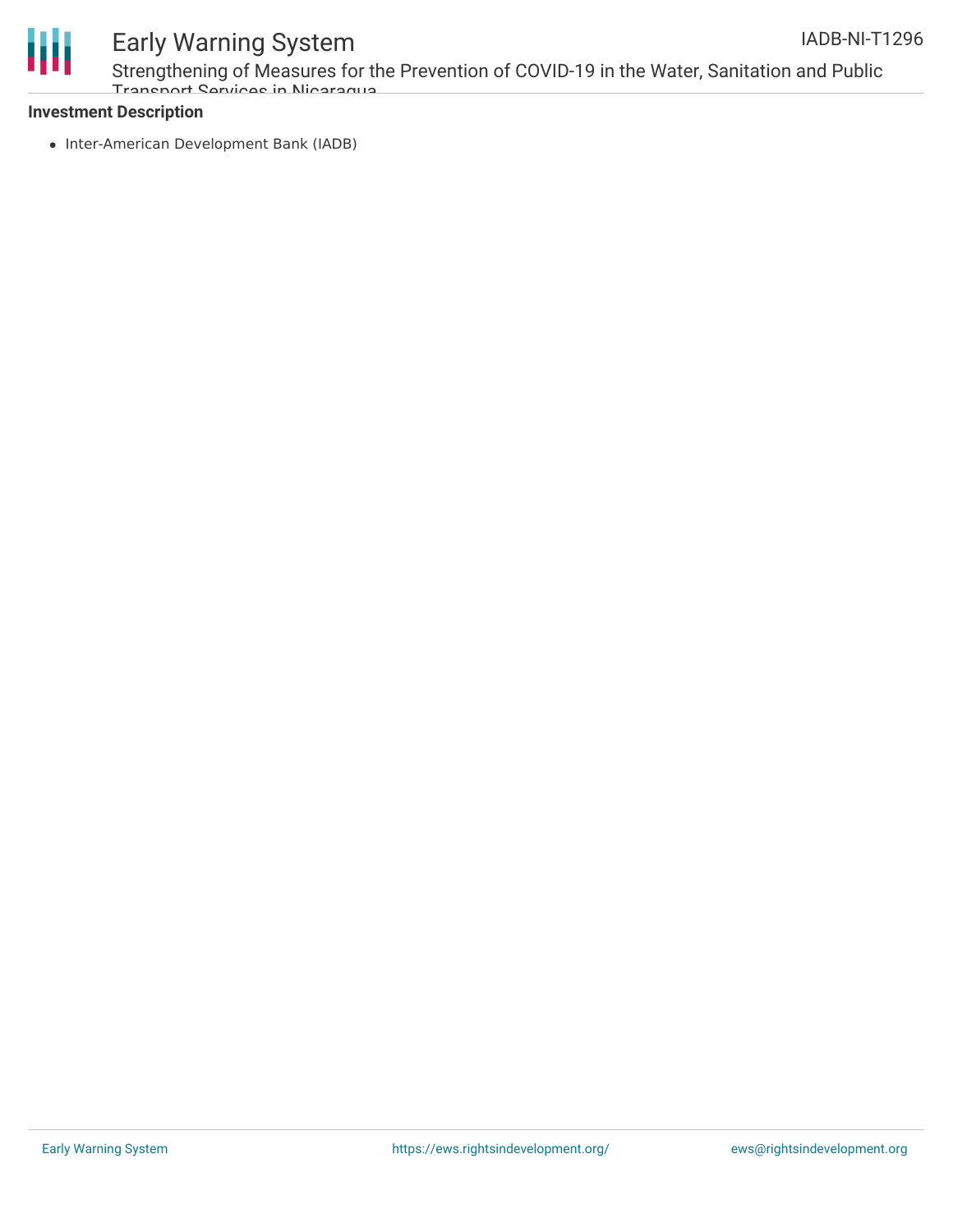

#### Early Warning System Strengthening of Measures for the Prevention of COVID-19 in the Water, Sanitation and Public Transport Services in Nicaragua IADB-NI-T1296

## **Contact Information**

### ACCOUNTABILITY MECHANISM OF IADB

The Independent Consultation and Investigation Mechanism (MICI) is the independent complaint mechanism and fact-finding body for people who have been or are likely to be adversely affected by an Inter-American Development Bank (IDB) or Inter-American Investment Corporation (IIC)-funded project. If you submit a complaint to MICI, they may assist you in addressing the problems you raised through a dispute-resolution process with those implementing the project and/or through an investigation to assess whether the IDB or IIC is following its own policies for preventing or mitigating harm to people or the environment. You can submit a complaint by sending an email to MICI@iadb.org. You can learn more about the MICI and how to file a complaint at http://www.iadb.org/en/mici/mici,1752.html (in English) or http://www.iadb.org/es/mici/mici,1752.html (Spanish).